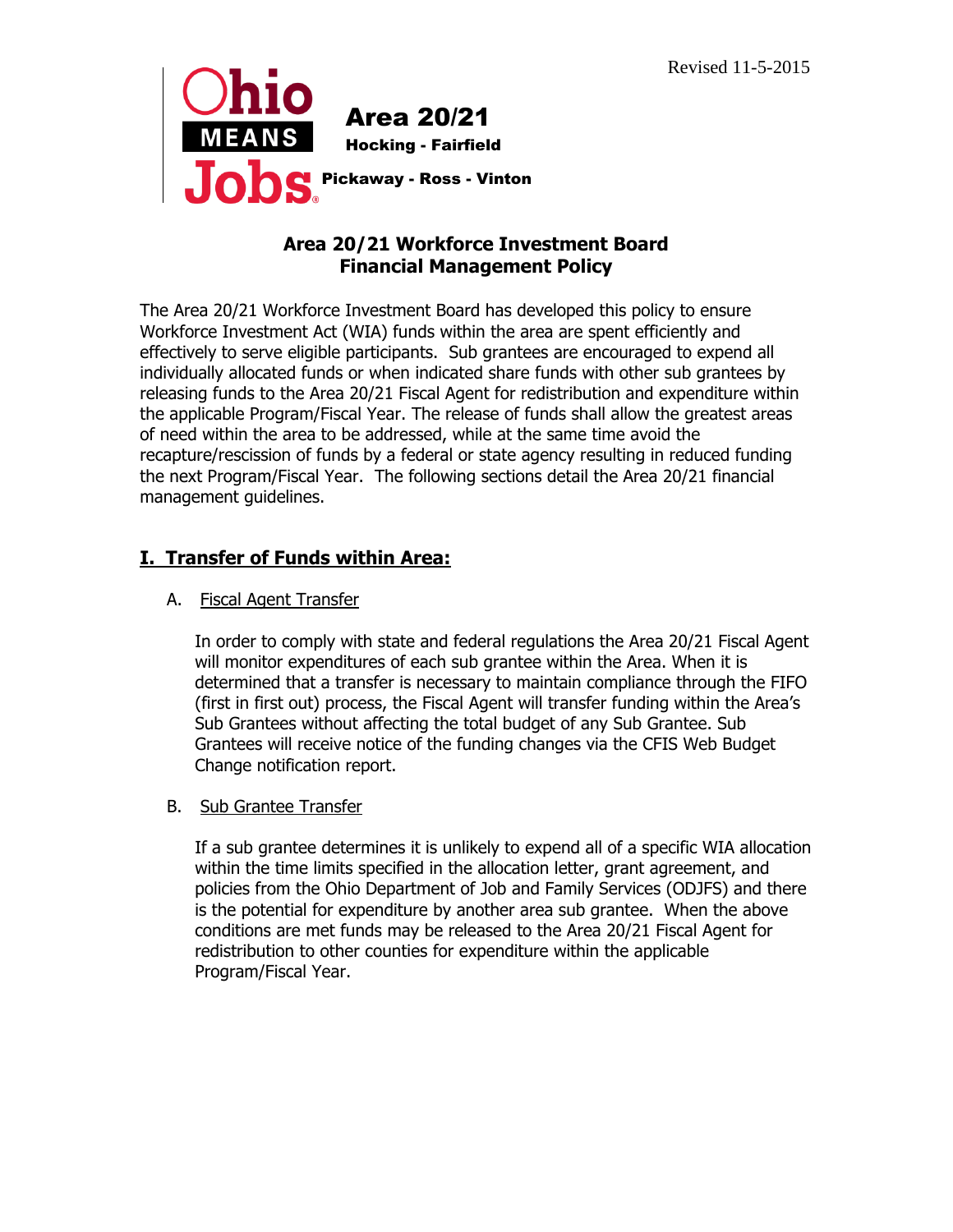#### WIA Funding Releases and Requests

When an Area 20/21 sub grantee determines the need to release funds, the following actions shall occur:

- 1. The releasing sub grantee will complete WIA Area 20/21 Form No. 2101 Intra-Area Allocation Release Form and submit to the Area 20/21 WIA Fiscal Agent.
- 2. The WIA Area 20/21 Fiscal Agent will advise the other area counties of available funding by e-mail.
- 3. The other counties shall review their expenditures, obligations, and accruals to determine if additional funds are needed and can be spent within the applicable Program and/or Fiscal Year for which funds are being released.
- 4. The sub grantee or counties in need of additional WIA funds shall request the amount required through completion of WIA Area 20/21 Form No. 2102 – Intra-Area Allocation Request Form and submit to the Area 20/21 WIA Fiscal Agent.
- 5. Requesting counties shall attach to WIA Area 20/21 Form No. 2102, a statement of need and assurance that funds will be spent. *Example:* Additional Youth Funds of \$10,000 are needed to add additional slots to our year-round youth program. If received, services will be rendered and funds spent by September 30, 2010.

Upon review and approval by the Area 20/21 Fiscal Agent funds will be redistributed from the releasing sub grantee to the requesting sub grantee. The Area Fiscal Agent will notify each sub grantee in writing of the change(s) in allocations.

#### Methodology for the Redistribution of Released Funds

The Area 20/21 WIA Fiscal Agent will be responsible for the breakdown and distribution of released funds within Area 20/21. If the total requested amount is larger than released amount, funds shall be redistributed based on the percentage of each sub grantee's request to the total requests for the area.